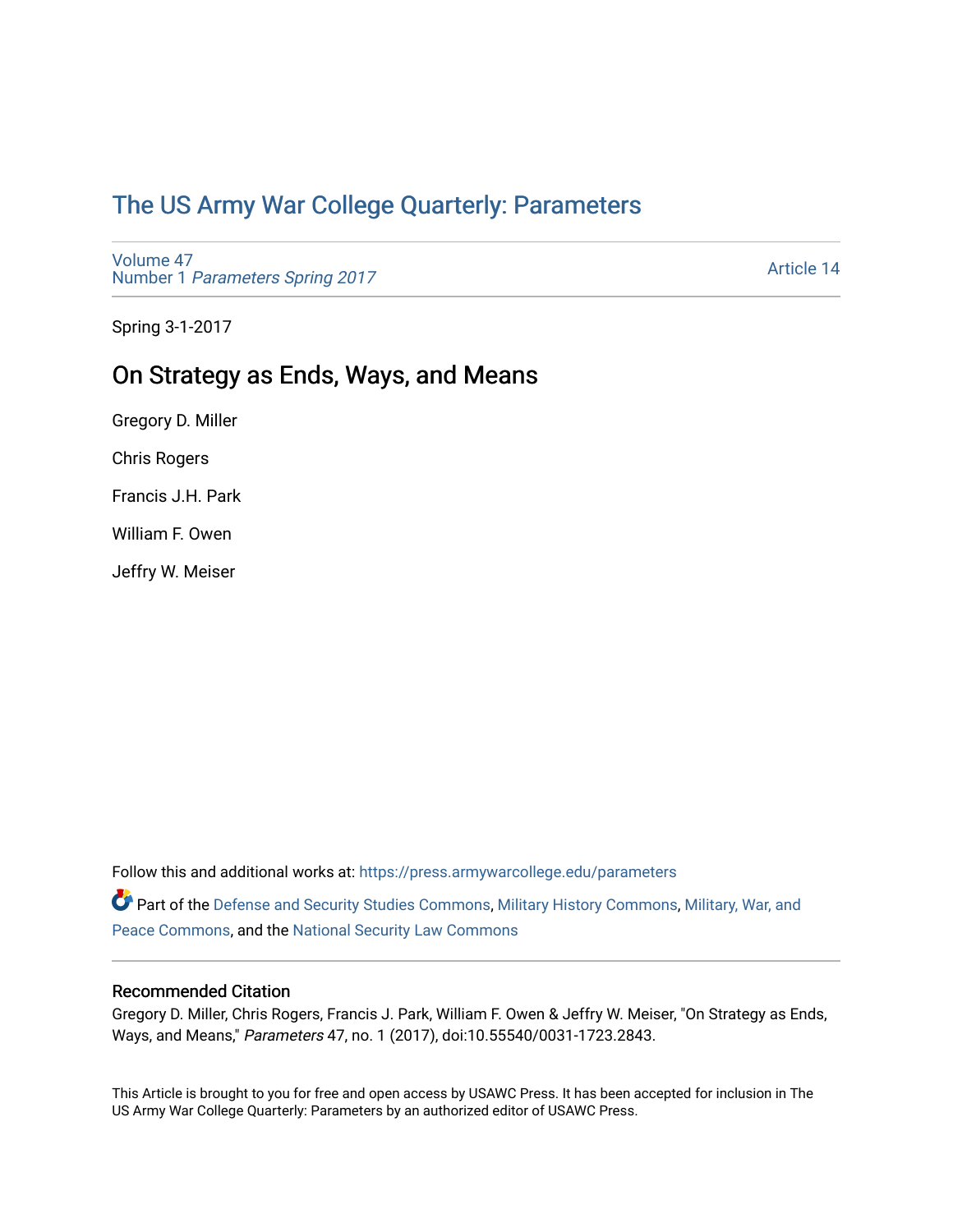# On Strategy as Ends, Ways, and Means

Gregory D. Miller, Chris Rogers, Francis J. H. Park, William F. Owen, and Jeffrey W. Meiser

> ABSTRACT: This dialogue regarding teaching, understanding, and practicing strategy stems from Jeffrey W. Meiser's article "Ends + Ways + Means = (Bad) Strategy" published in the Winter 2016–17 issue of *Parameters* (vol. 46, no. 4).

### **The Value of a Model.** Gregory D. Miller and Chris Rogers

Like Dr. Jeffrey W. Meiser, we are frustrated by the formulaic ends, ways, and means model commonly equated with strategy. We acknowledge the handicap created by the lack of a common definition of strategy, and recognize the need for one that does not exclusively rely on a formula but also effectively incorporates the interests and decisions of other actors—allies, adversaries, and neutral states alike. Yet, we were profoundly disappointed in Meiser's criticism, which appeared to diminish not only the Department of Defense's approach to strategy but also how strategy is taught.

We assume Meiser understands models merely simplify reality and are never intended for literal use; they only provide a starting point to develop skilled practitioners who can wisely deviate from them. From Meiser's perspective, a dangerous impression might develop of American profesional military education churning out automatons incapable of critical, much less creative, thinking, who simply rely on a formula to develop and implement strategy. We think *Parameters*' readers will be encouraged by the fact that Defense Department programs actually expose senior military officers to a number of strategic models and require critical analysis of such fundamentals.

At the National Defense University's Joint Advanced Warfighting School curriculum, no single definition is taught as the "right answer" and no specific model of strategy is the "right approach." Future practitioners are not only required to articulate their own definitions and models but also to justify when, how, and why they deviate from or improve upon existing models. Thus, the curriculum incorporates complexity and design thinking, both of which challenge conventional approaches to solving problems, especially complex problems, which would include nearly all national security decisions.

Consequently, senior US military officers and their equivalent civilian counterparts who complete this and similar programs are more than capable of moving beyond simple formulas when advising senior leaders. This is true precisely because these students do not rely on simple constructs of ends, ways, and means when developing theater strategies and theater campaign plans. Moreover, these professionals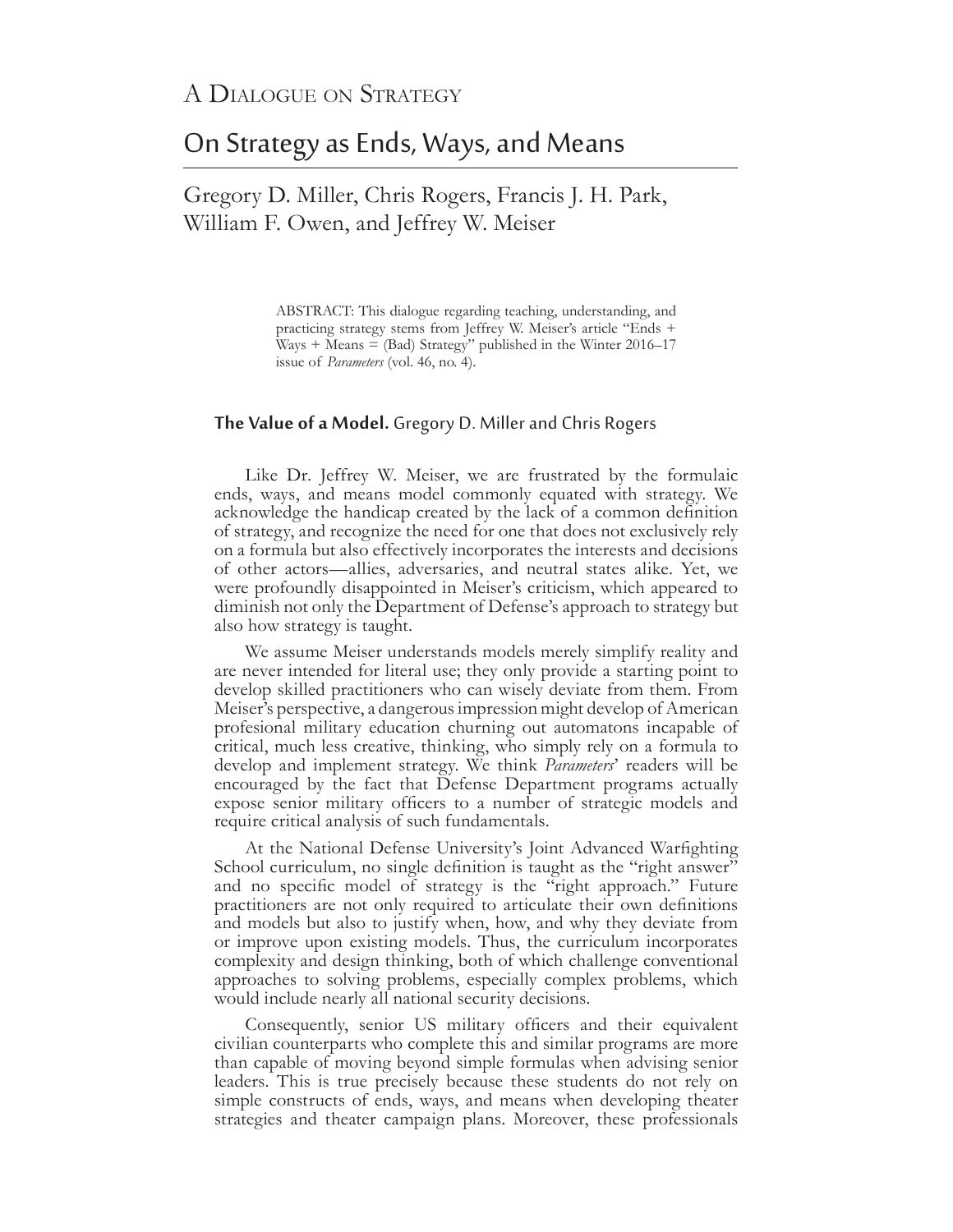#### 126 Parameters 47(1) Spring 2017

understand the nuances of incorporating a whole-of-government approach (interagency collaboration) and of applying instruments of national power (diplomatic, informational, military, economic, financial, intelligence, and law enforcement tools), which Meiser mistakenly treats synonymously. With this understanding, strategy practitioners recognize the military frequently does not want to address problems outside its expertise, even though its capabilities and capacities often result in it being tasked to "do something."

In closing, students should never be told they can solve the world's problems by checking all the boxes. Instead, students should learn complex problems rarely have simple solutions because of second- and third-order consequences and the competing interests arising from other actors' cultures, histories, and principles. At best, a strategist's efforts can help mitigate conflict or produce more favorable outcomes.

### **Where Are Policy and Risk?** Francis J. H. Park

While I agree in principle with the flaws Dr. Jeffrey W. Meiser identifies in the practice of strategy, his analysis omits the roles of policy and risk as critical elements influencing strategy. The relationship between ends, ways, and means had been part of the US Army War College curriculum for some eight years when it appeared in *Military Review* (1989). Colonel Arthur F. Lykke Jr.'s model of strategy originally appeared in *Military Strateg y: Theory and Application*, a US Army War College student text he edited from 1981 to 1994. Lykke's model bears influence by contemporaries such as Colonel Harry A. Summers Jr. whose work on the Army's Vietnam Lessons Learned project eventually bore fruit as *On Strateg y* (1982).

While Lykke articulated strategy in the form of an equation, only the most mechanistic application of the model would suggest that the formulation of strategy is merely a balancing act of ends, ways, and means. In practice, strategists consider other factors such as policy, which is conspicuously absent from Meiser's analysis. Lykke warns that military strategy "must support national strategy and comply with national policy." This interplay between policy and strategy is essential because policy outlines the bounds of what strategy should attain while strategy identifies the costs of policy's goals. Although military strategists can influence policy, as Eliot Cohen so notes, it is inherently an unequal dialogue.

Risk, which receives only passing mention in Meiser's article, is the most important product of the dialogue between policy and strategy. The current risk assessment methodology from the Joint Chiefs of Staff manual 3105.01, *Joint Risk Assessment*, describes risk simply as "the probability and consequence of an event causing harm to something valued." In practice, risk is the ultimate expression of a strategy's feasibility and not something that is quantitatively derived from an imbalance of ends, ways, and means.

In Afghanistan, coalition forces and their Afghan partners still had to secure areas and their populations while buying time to build the Afghan National Army, the Afghan National Police, and Afghan civil institutions—a Herculean task requiring functions and resources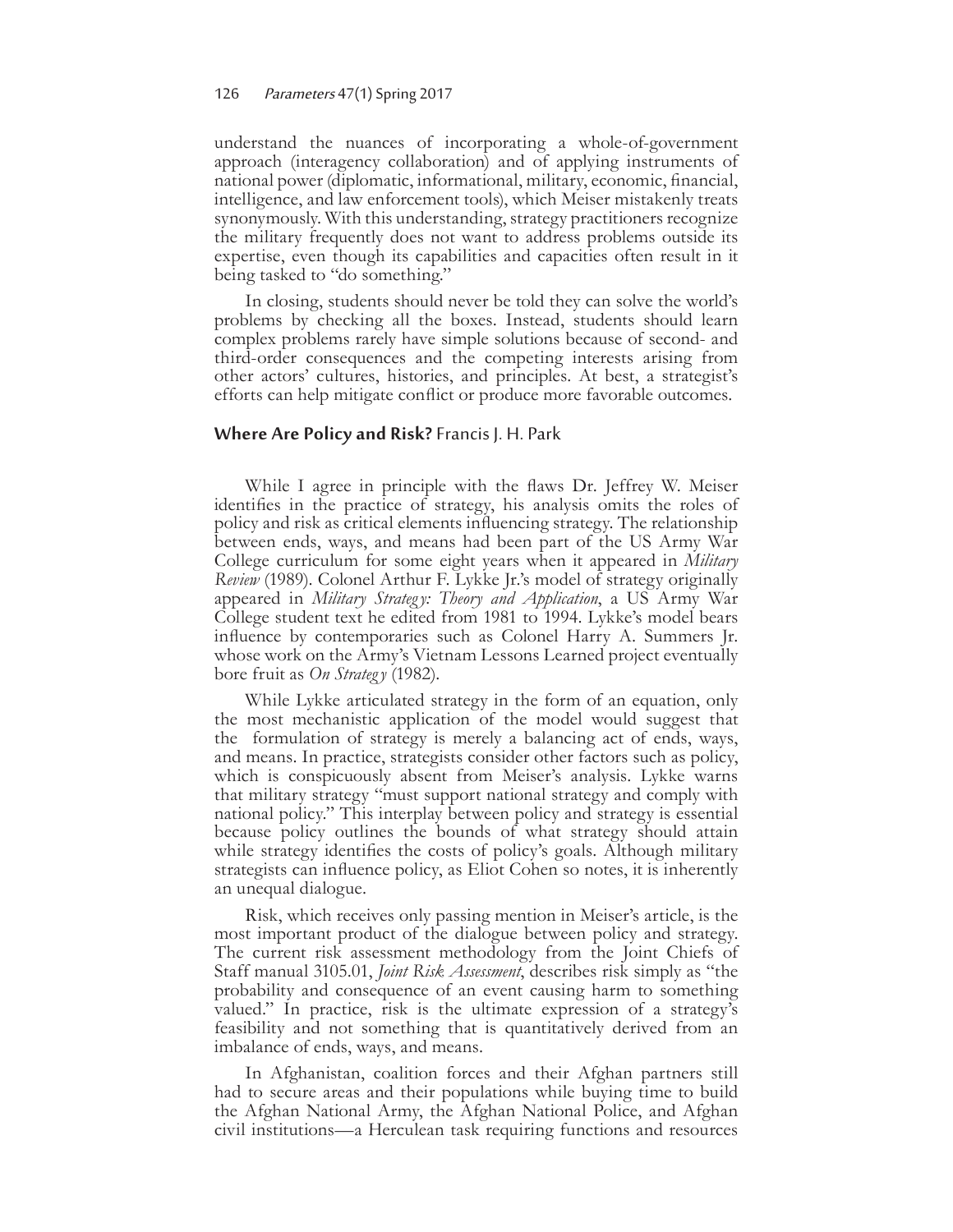not available in any reasonable capacity within the Department of Defense. None of those considerations would have been apparent in an equation consisting solely of ends, ways, and means. Those charged with crafting policy may not have had discussions in such terms, but those charged with developing strategy, both inside and outside the Defense Department, certainly did. The policy constraints and the realities of the environment did not impede critical and creative thinking. But, any nontraditional approach would have incurred considerable, if not unacceptable, political and strategic risk.

Traditional views of war—divided into strategy, operational art, and tactics in many military discussions—tend to glide over discussions of policy; however, strategy is inherently incomplete without policy and its interactions. The current definition of strategy certainly runs the hazard of ham-fi sted execution by unskilled practitioners who might construe strategic ends as full stops. Nonetheless, a new definition of strategy is not required; but as Professor Meiser so notes, a good strategy is.

#### **Strategy Is Not a Sum.** William F. Owen

Dr. Jeffrey W. Meiser correctly suggests the Lykke model is flawed. A poor model based on a widely known fallacy, its adoption was and is symptomatic of a failure to understand extant strategic theory stemming from an incorrect description of strategy equaling ends, ways, and means. Lykke, and those who saw merit in his model, either did not read or did not understand Clausewitz. Otherwise, they would have likewise framed ends as the policy objectives (the desired behavior or condition), means as combat (the acts of violence designed to overthrow the violent objector), and ways as the link between the two. In short, as Clausewitz stated, strategy is the "use of the engagement for the purpose of the war."

When Meiser referenced the dysfunction highlighted in the 2009 Afghanistan policy review, his failure to recognize nation-states' successful application of "strategy" accomplished as a campaign within a theater becomes evident. Nonstate actors, such as the Islamic State in Iraq and the Levant, Hezbollah, the Tamil Tigers, and even the Irish Republican Army, employ the same model with only a slight variation.

Simply put, strategy in Afghanistan—or anywhere else—is the link of tactical action to policy objectives, and those objectives should be achievable with the removal of the armed objector. As Clausewitz clearly warned, if that is not the case, one should not be using violence to attain the policy. Violence is the means that makes strategy unique. Thus, the whole-of-government approach Meiser referred to attempts to describe a process that aligns tactical means with policy objectives.

To conclude, Lykke's model remains incorrect within the framework of classical strategic theory and has never had the utility ascribed to it. Strategy is not the sum of ends, ways, and means: rather, ways is strategy, ends is policy, and the means is combat. That the article did not point out this principle is as alarming for obvious reasons as is the fallacious implication that English-speaking militaries do not have adequate strategic theories to formulate successful strategy. Highly practical and effective strategic theory exists. But, the confusion demonstrated in the article is simply the product of a choice to ignore it.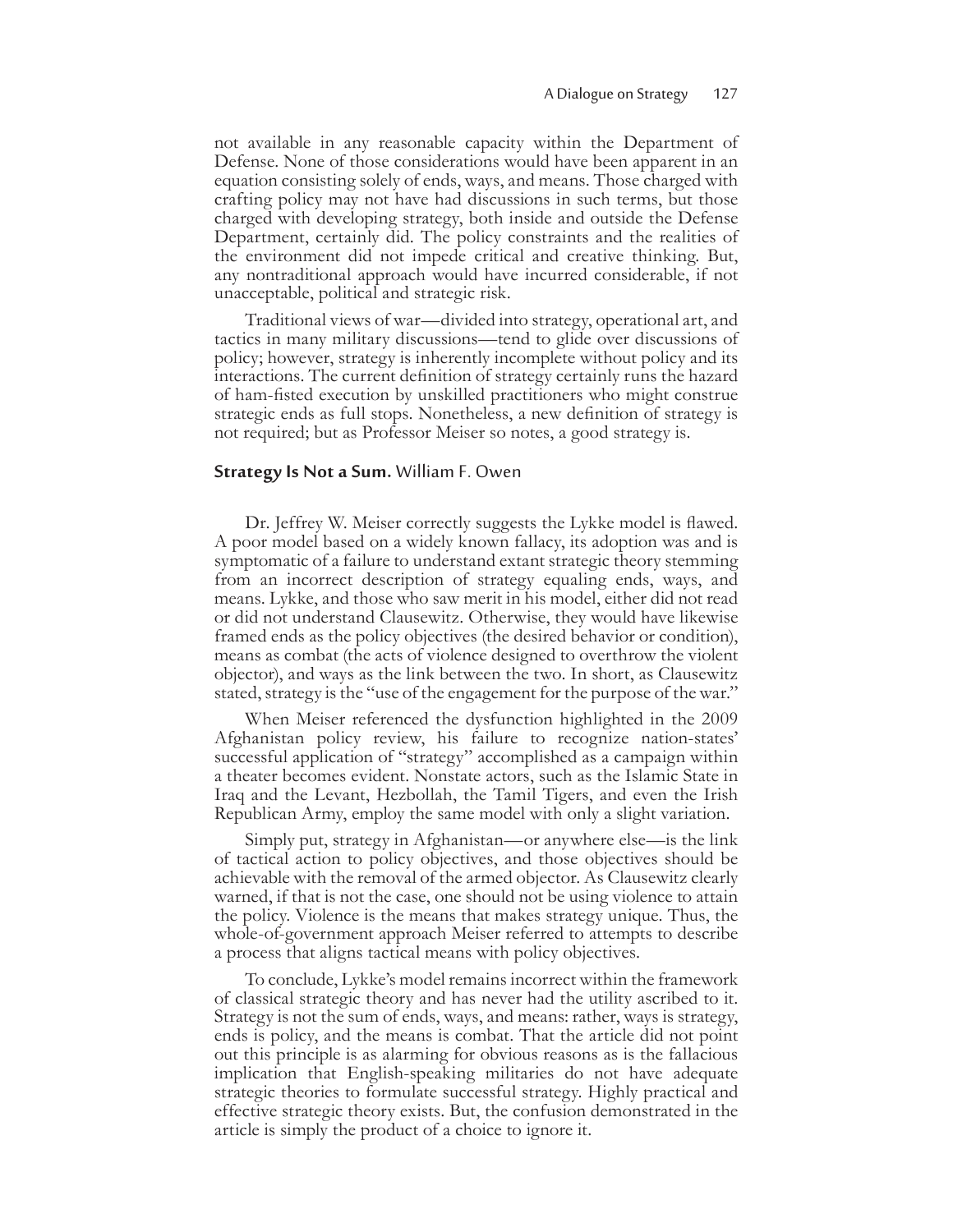#### **In Response.** Jeffrey W. Meiser

"Ends  $+$  Ways  $+$  Means  $=$  (Bad) Strategy" was written to add clarity to the broad conversation about strategy. I was disappointed with the existing definitions of strategy as being either too narrow and confining or too broad, inclusive, and vague. Both approaches tend to produce bad strategy either by eliminating creative and adaptive thinking or by encouraging the reproduction of vacuous generalities.

 After conversing with scholars and practitioners, researching, and teaching over several years, I settled on the definition for strategy: a theory of success. This definition is based on the writings of Barry R. Posen and Eliot A. Cohen, but influenced by a broad range of scholars including Richard P. Rumelt at UCLA Business School, Hal Brands at Johns Hopkins SAIS, and Sir Lawrence Freedman at Kings College, among others. My goal is to develop a definition that can fit all contexts in which strategy is relevant, including business strategy, grand strategy, and military strategy.

My article focused on military strategy because I see significant problems in US military strategy, including how it is taught in US military institutions, how it is discussed in the English-speaking defense community, and how it is implemented within the US government. It is a great honor and privilege to have this opportunity to respond to three thoughtful and well-articulated critiques of my essay. I thank Dr. Gregory D. Miller, Colonel Chris Rogers, Colonel Francis J. H. Park, and Mr. William F. Owen for taking my article seriously enough to write responses.

### Defining Strategy

The only point of consensus among the commentators is that Arthur Lykke's formula of ends  $+$  ways  $+$  means  $=$  strategy is an inadequate definition of strategy. Owen takes the strongest position, arguing that Lykke's approach never had any utility and is profoundly misguided. Miller and Rogers see some value in Lykke's approach, but agree that it should not be rigidly applied and must be supplemented by other concepts, definitions, and approaches. This consensus is important. Anyone relying only or primarily on Lykke's formula should reconsider whether he or she is taking into account the complexity of the world as well as the intense and difficult task of being an adaptive, critical, and creative thinker.

Agreeing on what strategy is not, the contributors disagree on how strategy should be defined. The general definition for strategy proposed in the article is derived from the strategy literature, but refined to focus on what strategy is as a distinctive concept applicable across domains and disciplines. Only one of the commentaries actually proposes a rival definition for strategy: Owen endorses Carl von Clausewitz's definition of strategy as the "use of engagements for the purpose of the war." This definition is so narrow that even if we think only in terms of military strategy, it is not very useful. Furthermore, in this statement, Clausewitz does not tell us what strategy is, he tells us what to do with it. I would be relatively happy with a definition of military strategy stated as "a theory of the use of engagements for the purpose of war."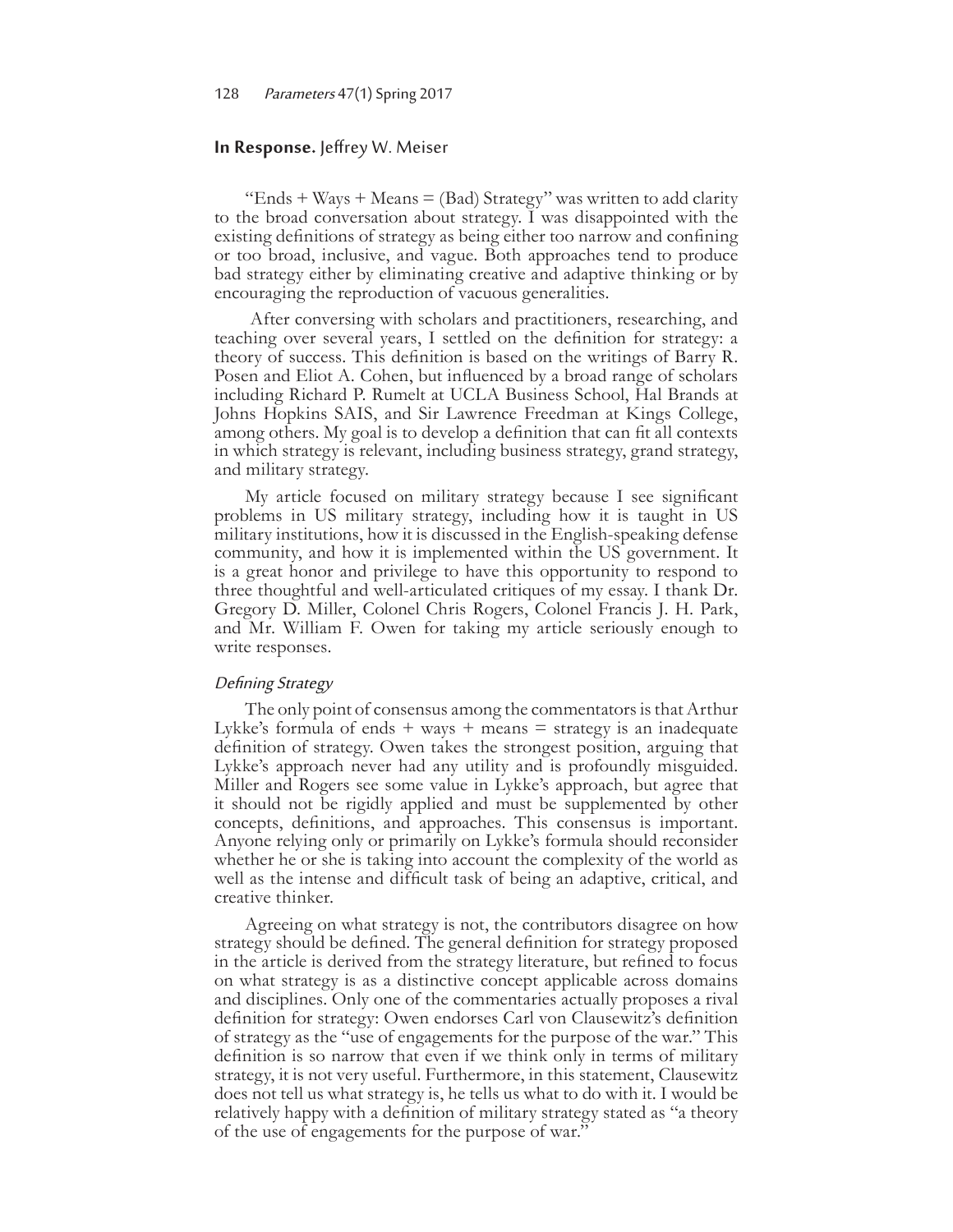It is quite common to refer to means as resources, as Lykke did and many others continue to do. In some contexts, means is synonymous with method, (e.g., the ends justify the means); however, it is not appropriate to assert that combat is the only possible means relevant to strategy. Finally, strategy can be applied to a wide variety of circumstances expanding well beyond a specific military campaign within a given theater of operations.

Overall, Owen's rigid, narrow reading of Clausewitz is not consistent with contemporary discourse in the English-speaking defense community even though the call to rethink our concepts in a more Clausewitzian framework is well taken and deserves additional consideration. Returning to *On War* is never a bad idea.

### Strategy, Policy, and Risk

Whereas Owen wants to define strategy narrowly, Park argues it must be broadened to include policy and perhaps risk. I agree strategy is influenced by policy, it could hardly be otherwise; however, as I note in "Ends  $+$  Ways  $+$  Means  $=$  (Bad) Strategy," strategy should have a clear definition that does not include other phenomena. An overinclusive definition distracts from the core purpose of strategy—articulating exactly how we will achieve our goal. Policy should also have a distinct definition. Once clear and distinct definitions are established, it is possible to discuss how the concepts relate to one another.

Let us accept for the moment the definition of strategy as a theory of success and use Park's definition of policy as a statement of "what strategy is to attain." These definitions tell us that policy defines the nature of success; policy tells us what we are trying to cause with the actions we take. Strategy tell us how we will achieve the stated policy. Therefore, we have a tight linkage between strategy and policy after we define them as distinct concepts. Just because two concepts are related does not mean they cannot have distinct definitions; instead, distinct definitions are essential to forming a clear understanding of each concept's role and exactly how they relate to one another.

Park also notes the importance of risk as "the ultimate expression of the feasibility of a strategy." I do not object, except to propose a more cost-benefit expression of feasibility. An action may be likely to cause harm to me, but it may also be likely to result in major benefits or to disproportionate harm to my opponent. Risk is another important concept, but again, it is different from strategy even if it is a necessary component to strategic planning and assessment.

Park concludes by noting the need for good strategy, but not a new definition of strategy. It is not clear whether this is an endorsement of Lykke's definition of strategy or not. If it is, Park does not tell us why or how my critique is wrong or why he thinks my proposed Posen-Cohen model is misguided. I am interested in hearing his position on this point.

#### On Models

Miller and Rogers describe a fine institution and show an admirable awareness of the broad range of issues relevant to teaching strategy in a very compressed time frame. Though I asserted that Lykke's model of strategy is influential in the broad US defense community, my intent was not to make an inclusive critique of the US defense community.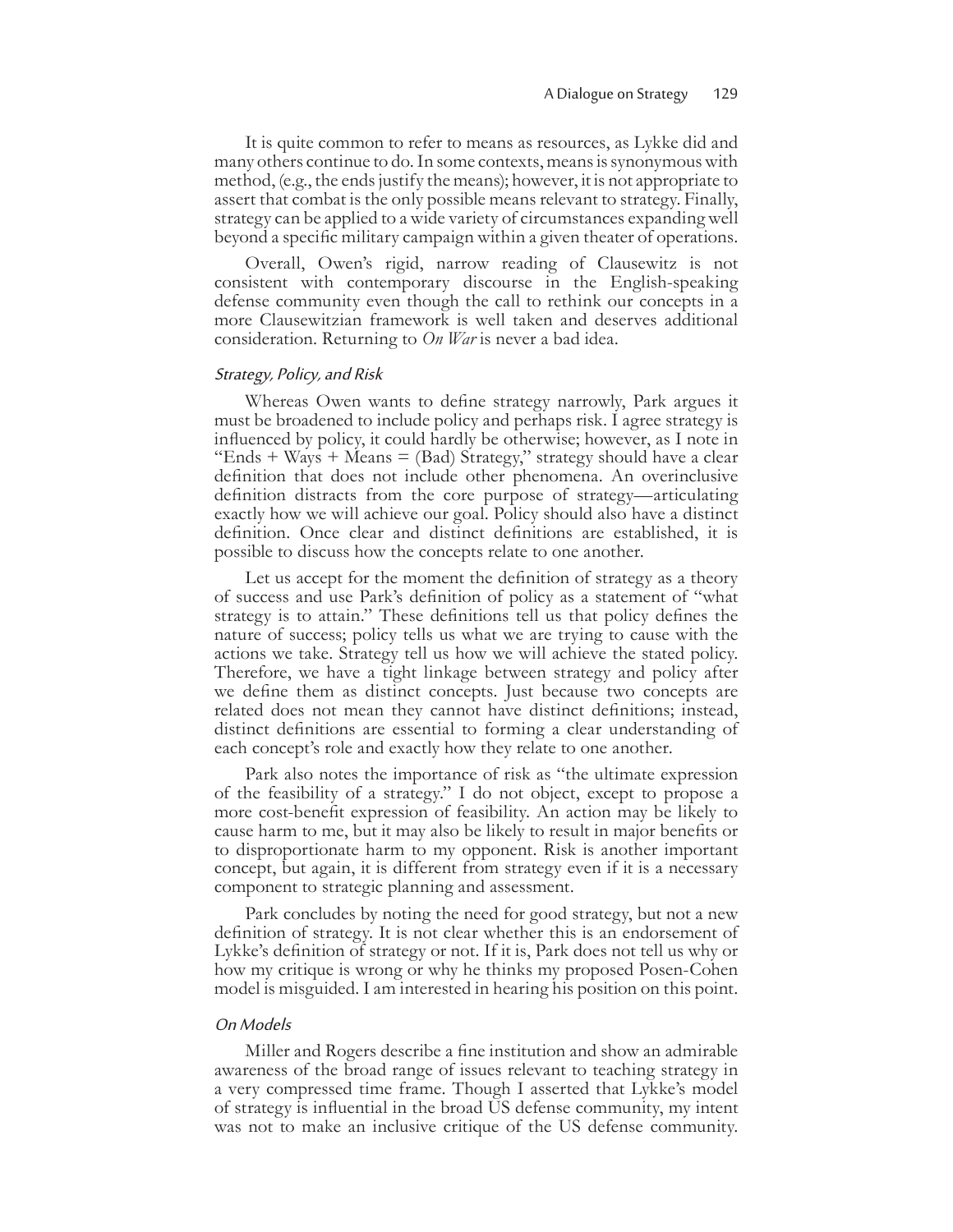#### 130 Parameters 47(1) Spring 2017

Programs and individuals relying solely or primarily on Lykke's formula should feel defensive after reading my article, but those who do not, should not.

As a general note of caution for instructors, educators have a hard time seeing the curriculum as students see it. A wise mentor once told me, it is not what you can teach, it is what the student can learn. This phenomenon can be a particularly thorny problem for 10-month long master's degree programs where the curriculum can easily become more about what can be taught and less about what the students can learn. When students and teachers are drowning in material, they sometimes grab onto whatever is easiest to comprehend, such as an easily articulated formula for strategy.

Agreement on a simple, distinctive definition of strategy will improve intellectual discourse on strategy in the defense community, the strategy-making process within the US government, and crossdisciplinary dialogue on the application of strategy application. I suggest the definition "strategy is a theory of success." The point is not to insist on absolute conformity. Thinking of strategy as a theory, logic, narrative about the future, or argument are all productive because they allow sufficient room for creative thinking while grounding us in the basic understanding of strategy as pushing us to think about how our actions are going to cause the future outcome we desire.

I commend *Parameters* for publishing these comments and enabling this dialogue, which I hope continues.

#### Gregory D. Miller

Dr. Gregory D. Miller teaches in and serves as chair of strategy at the National Defense University Joint Advanced Warfighting School. He has taught in several universities and published numerous articles as well as *The Shadow of the Past: Reputation and Military Alliances before the First World War* (2012).

#### Chris Rogers

Colonel Chris Rogers serves as the Director of the National Defense University Joint Advanced Warfighting School. He gained experience as an Army strategist during previous assignments as a battalion operations and executive officer, deputy director of the United States Forces-Iraq Commanding General's Initiatives Group, and special assistant to the commander of US Strategic Command.

#### Francis J. H. Park

Colonel Francis J. Park currently serves as the chief of the Joint Chiefs of Staff Strategy Development Division. A career Army strategist, he executed several joint forces planning, strategy, and policy duties for Combined/Joint Task Force 101 (2008–09) and Operation Inherent Resolve (2017) as well as the International Security Assistance Force (2013–14).